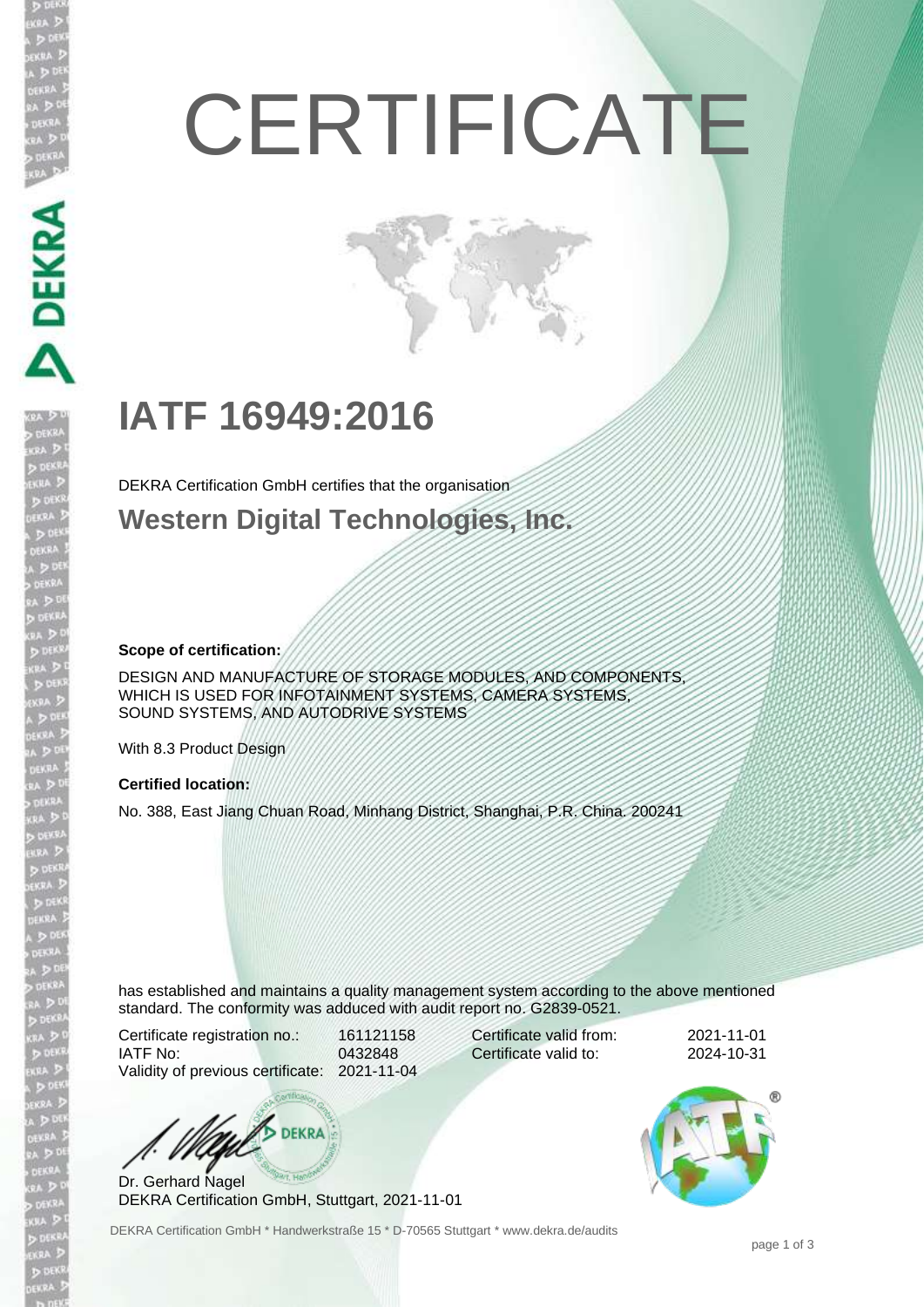S UCH<br>EKRA D<br>EKRA J

D DEK  $50<sup>t</sup>$ DEKR/

d den<br>kra D

**POL** 

A D<sup>e</sup><br>Dekra<br>Dekra<br>Ra D<sup>e</sup><br>Ra D

, dekra<br>kra D<br>Birra D<br>Ekra D<br>Dekra D

 $505$ DEKRA  $>00$ DEKR.

ekaa 2<br>0.138A 1<br>0.138A 1<br>0.158A<br>8A 2

## **Annex to the Certificate No. 161121158**

## **IATF No: 0432848**

valid from 2021-11-01 to 2024-10-31

#### **Supporting locations**

#### **Location:**

Western Digital (Singapore) Pte. Ltd. Taiwan Branch 12F, No. 360, Bei-Tun Rd. R.O.C. Taiwan-406 Taichung **Business field:** Engineering, Human Resources, Management Review, Packaging, Product Design, R&D, Policy Making, Strategic planning, Training

#### **Location:**

Western Digital Israel Ltd. 7-8 Atir Yeda Street IL-4464308 Kfar Saba

#### **Business field:**

After Sales, Engineering, Management Review, Product Design, Quality System Management, Continuous Improvement, Laboratory

#### **Location:**

Western Digital GK Storage Technology Innovation Center 2 Ofuna-Suehiro-Kamio Bldg., 6F, 1-7-5 Ofuna, Kamakura, Kanagawa Japan **Business field:** Management Review, Continuous Improvement, Product Design

#### **Location:**

Western Digital Israel Ltd Omer Industrial Park, Bldg 10, P.O. Box

#### IL-84965 Omer **Business field:**

Engineering, Management Review, Product Design, Continuous Improvement, Quality System Management, Testing, Laboratory

#### **Location:**

Western Digital Technologies, Inc. 951 SanDisk Drive US-95035 Milpitas **Business field:**

Management Review, Policy Making, Quality System Management, Strategic Planning, Sales, Marketing, Contract Review, Production Equipment Development, Engineering, Laboratory, Process Design, Product Design, R & D, Testing, Continuous Improvement, Customer Service, Aftersales, Purchasing, Supplier Management, Information Technologies

#### **Location:**

Western Digital Israel Ltd Tefen Industrial Park, Building 3A, P.O. Box 3 IL-24959 Migdal Tefen **Business field:** Engineering, Management Review, Product Design, Continuous Improvement, Quality System Management, Testing, Laboratory

DEKRA Certification GmbH \* Handwerkstraße 15 \* D-70565 Stuttgart \* www.dekra.de/audits